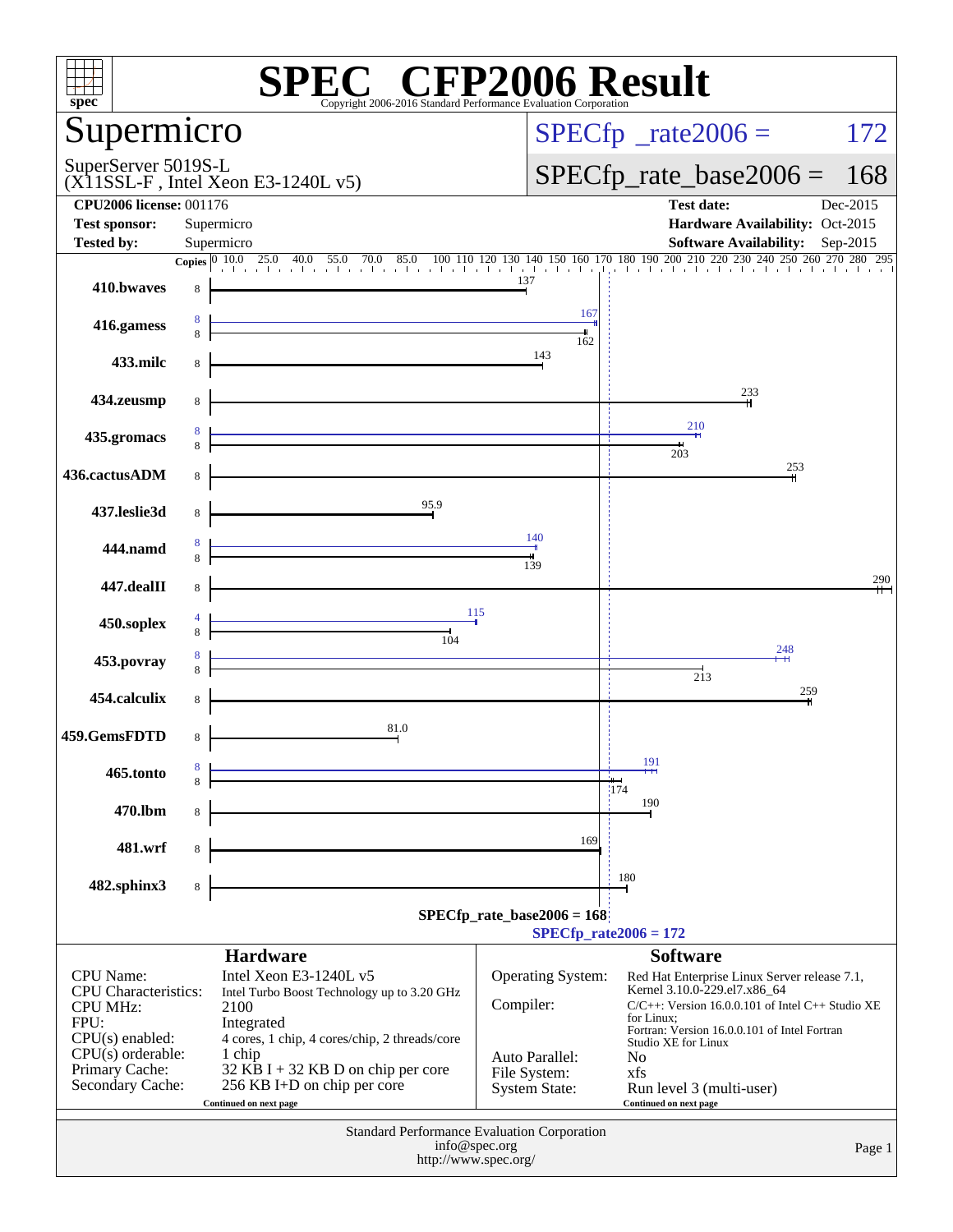

## Supermicro

#### SuperServer 5019S-L

(X11SSL-F , Intel Xeon E3-1240L v5)

#### $SPECTp_rate2006 = 172$

### [SPECfp\\_rate\\_base2006 =](http://www.spec.org/auto/cpu2006/Docs/result-fields.html#SPECfpratebase2006) 168

| <b>CPU2006 license: 001176</b> |                                   |                       | Dec-2015<br><b>Test date:</b>               |  |  |  |  |
|--------------------------------|-----------------------------------|-----------------------|---------------------------------------------|--|--|--|--|
| <b>Test sponsor:</b>           | Supermicro                        |                       | Hardware Availability: Oct-2015             |  |  |  |  |
| <b>Tested by:</b>              | Supermicro                        |                       | <b>Software Availability:</b><br>$Sep-2015$ |  |  |  |  |
| L3 Cache:                      | 8 MB I+D on chip per chip         | <b>Base Pointers:</b> | $32/64$ -bit                                |  |  |  |  |
| Other Cache:                   | None                              | Peak Pointers:        | $32/64$ -bit                                |  |  |  |  |
| Memory:                        | 32 GB (4 x 8 GB 2Rx8 PC4-2133P-U) | Other Software:       | None                                        |  |  |  |  |
| Disk Subsystem:                | 1 x 600 GB SATA, 7200 RPM         |                       |                                             |  |  |  |  |
| Other Hardware:                | None                              |                       |                                             |  |  |  |  |

| Results Tadie                                                                                            |               |                |       |                |       |                |             |                          |                |              |                |              |                |              |
|----------------------------------------------------------------------------------------------------------|---------------|----------------|-------|----------------|-------|----------------|-------------|--------------------------|----------------|--------------|----------------|--------------|----------------|--------------|
|                                                                                                          | <b>Base</b>   |                |       |                |       |                | <b>Peak</b> |                          |                |              |                |              |                |              |
| <b>Benchmark</b>                                                                                         | <b>Copies</b> | <b>Seconds</b> | Ratio | <b>Seconds</b> | Ratio | <b>Seconds</b> | Ratio       | <b>Copies</b>            | <b>Seconds</b> | <b>Ratio</b> | <b>Seconds</b> | <b>Ratio</b> | <b>Seconds</b> | <b>Ratio</b> |
| 410.bwaves                                                                                               | 8             | 796            | 137   | 796            | 137   | 796            | 137         |                          | 796            | 137          | 796            | 137          | 796            | 137          |
| $416$ .gamess                                                                                            | 8             | 968            | 162   | 966            | 162   | 963            | 163         | 8                        | 944            | 166          | 938            | 167          | 940            | 167          |
| $433$ .milc                                                                                              | 8             | 512            | 143   | 512            | 144   | 512            | 143         | $\overline{8}$           | 512            | 143          | 512            | 144          | 512            | 143          |
| 434.zeusmp                                                                                               | 8             | 311            | 234   | 312            | 233   | 314            | 232         | 8                        | 311            | 234          | 312            | 233          | 314            | 232          |
| 435.gromacs                                                                                              | 8             | 279            | 204   | 282            | 203   | 281            | 203         | 8                        | 270            | 212          | 272            | 210          | 273            | 209          |
| 436.cactusADM                                                                                            | 8             | 380            | 252   | 378            | 253   | 378            | 253         | 8                        | 380            | 252          | 378            | 253          | 378            | 253          |
| 437.leslie3d                                                                                             | 8             | 782            | 96.2  | 784            | 95.9  | 784            | 95.9        | 8                        | 782            | 96.2         | 784            | 95.9         | 784            | 95.9         |
| 444.namd                                                                                                 | 8             | 460            | 139   | 464            | 138   | 460            | 140         | 8                        | 458            | 140          | 457            | <b>140</b>   | 454            | 141          |
| $447$ .dealII                                                                                            | 8             | 317            | 288   | 311            | 295   | 315            | 290         | $\overline{8}$           | 317            | 288          | 311            | 295          | 315            | 290          |
| $450$ .soplex                                                                                            | 8             | 643            | 104   | 643            | 104   | 645            | 103         | $\overline{\mathcal{A}}$ | 290            | 115          | 290            | 115          | 291            | 115          |
| 453.povray                                                                                               | 8             | 200            | 213   | 200            | 213   | 200            | 213         | 8                        | 171            | 248          | 170            | 250          | 174            | 245          |
| 454.calculix                                                                                             | 8             | 254            | 260   | 256            | 258   | 255            | 259         | 8                        | 254            | 260          | 256            | 258          | 255            | 259          |
| 459.GemsFDTD                                                                                             | 8             | 1047           | 81.0  | 1048           | 81.0  | 1048           | 81.0        | 8                        | 1047           | 81.0         | 1048           | 81.0         | 1048           | 81.0         |
| $465$ .tonto                                                                                             | 8             | 443            | 178   | 454            | 173   | 452            | 174         | 8                        | 408            | 193          | 419            | 188          | 413            | <u>191</u>   |
| 470.1bm                                                                                                  | 8             | 578            | 190   | 578            | 190   | 578            | 190         | 8                        | 578            | 190          | 578            | 190          | 578            | <b>190</b>   |
| 481.wrf                                                                                                  | 8             | 529            | 169   | 531            | 168   | 530            | 169         | 8                        | 529            | 169          | 531            | 168          | 530            | <u>169</u>   |
| 482.sphinx3                                                                                              | 8             | 865            | 180   | 867            | 180   | 866            | 180         | 8                        | 865            | 180          | 867            | 180          | 866            | 180          |
| Results appear in the order in which they were run. Bold underlined text indicates a median measurement. |               |                |       |                |       |                |             |                          |                |              |                |              |                |              |

**[Submit Notes](http://www.spec.org/auto/cpu2006/Docs/result-fields.html#SubmitNotes)**

 The taskset mechanism was used to bind copies to processors. The config file option 'submit' was used to generate taskset commands to bind each copy to a specific processor. For details, please see the config file.

#### **[Operating System Notes](http://www.spec.org/auto/cpu2006/Docs/result-fields.html#OperatingSystemNotes)**

Stack size set to unlimited using "ulimit -s unlimited"

#### **[Platform Notes](http://www.spec.org/auto/cpu2006/Docs/result-fields.html#PlatformNotes)**

 Sysinfo program /home/cpu2006/config/sysinfo.rev6914 \$Rev: 6914 \$ \$Date:: 2014-06-25 #\$ e3fbb8667b5a285932ceab81e28219e1 running on localhost.localdomain Mon Dec 14 23:14:06 2015

Continued on next page

Standard Performance Evaluation Corporation [info@spec.org](mailto:info@spec.org) <http://www.spec.org/>

Page 2

#### **[Results Table](http://www.spec.org/auto/cpu2006/Docs/result-fields.html#ResultsTable)**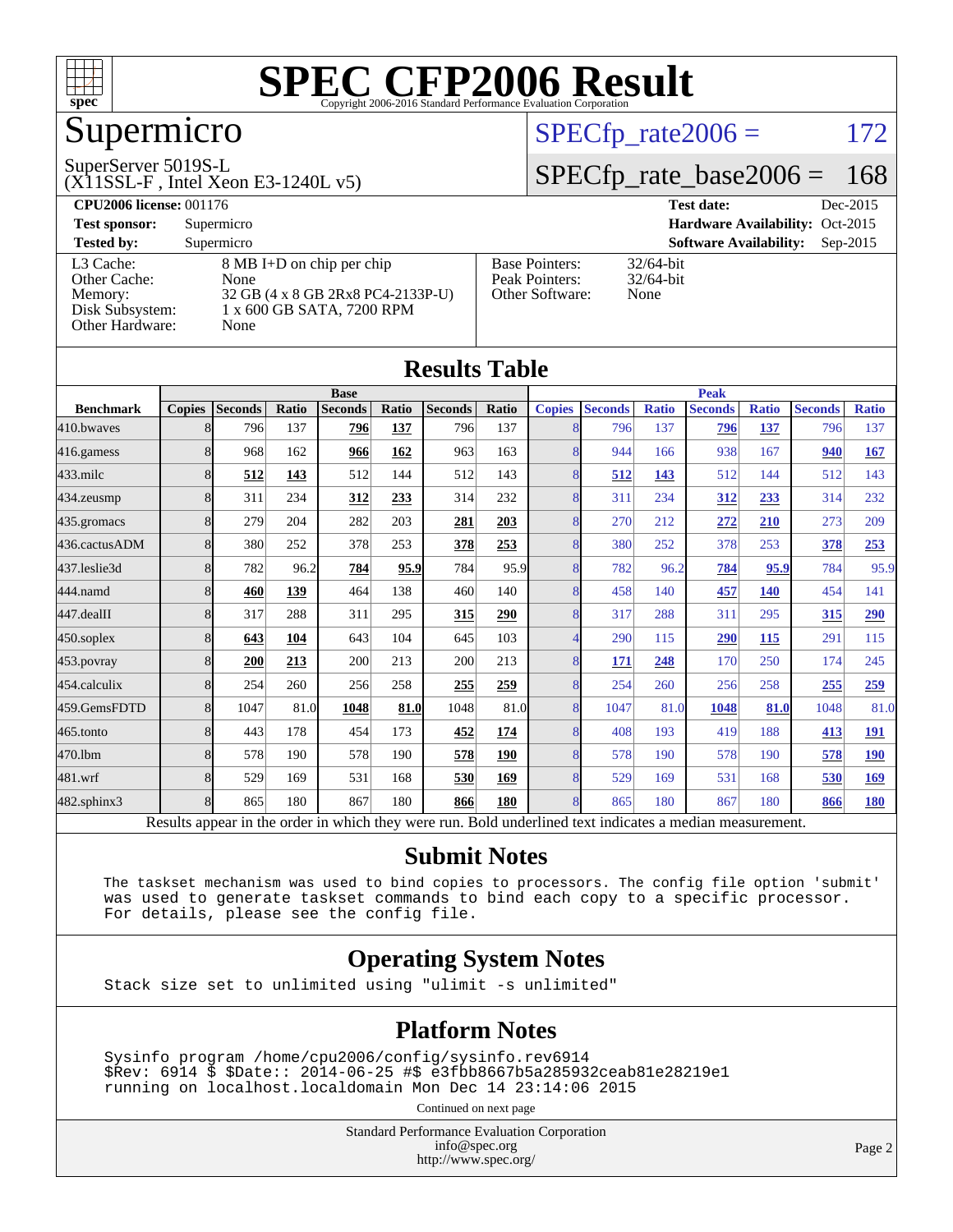

### Supermicro

 $SPECTp\_rate2006 = 172$ 

SuperServer 5019S-L

[SPECfp\\_rate\\_base2006 =](http://www.spec.org/auto/cpu2006/Docs/result-fields.html#SPECfpratebase2006) 168

(X11SSL-F , Intel Xeon E3-1240L v5)

**[CPU2006 license:](http://www.spec.org/auto/cpu2006/Docs/result-fields.html#CPU2006license)** 001176 **[Test date:](http://www.spec.org/auto/cpu2006/Docs/result-fields.html#Testdate)** Dec-2015 **[Test sponsor:](http://www.spec.org/auto/cpu2006/Docs/result-fields.html#Testsponsor)** Supermicro Supermicro **[Hardware Availability:](http://www.spec.org/auto/cpu2006/Docs/result-fields.html#HardwareAvailability)** Oct-2015 **[Tested by:](http://www.spec.org/auto/cpu2006/Docs/result-fields.html#Testedby)** Supermicro **Supermicro [Software Availability:](http://www.spec.org/auto/cpu2006/Docs/result-fields.html#SoftwareAvailability)** Sep-2015

#### **[Platform Notes \(Continued\)](http://www.spec.org/auto/cpu2006/Docs/result-fields.html#PlatformNotes)**

Standard Performance Evaluation Corporation [info@spec.org](mailto:info@spec.org) <http://www.spec.org/> This section contains SUT (System Under Test) info as seen by some common utilities. To remove or add to this section, see: <http://www.spec.org/cpu2006/Docs/config.html#sysinfo> From /proc/cpuinfo model name : Intel(R) Xeon(R) CPU E3-1240L v5 @ 2.10GHz 1 "physical id"s (chips) 8 "processors" cores, siblings (Caution: counting these is hw and system dependent. The following excerpts from /proc/cpuinfo might not be reliable. Use with caution.) cpu cores : 4 siblings : 8 physical 0: cores 0 1 2 3 cache size : 8192 KB From /proc/meminfo MemTotal: 32602468 kB<br>HugePages Total: 0 HugePages\_Total: 0 Hugepagesize: 2048 kB From /etc/\*release\* /etc/\*version\* os-release: NAME="Red Hat Enterprise Linux Server" VERSION="7.1 (Maipo)" ID="rhel" ID\_LIKE="fedora" VERSION\_ID="7.1" PRETTY\_NAME="Red Hat Enterprise Linux Server 7.1 (Maipo)" ANSI\_COLOR="0;31" CPE\_NAME="cpe:/o:redhat:enterprise\_linux:7.1:GA:server" redhat-release: Red Hat Enterprise Linux Server release 7.1 (Maipo) system-release: Red Hat Enterprise Linux Server release 7.1 (Maipo) system-release-cpe: cpe:/o:redhat:enterprise\_linux:7.1:ga:server uname -a: Linux localhost.localdomain 3.10.0-229.el7.x86\_64 #1 SMP Thu Jan 29 18:37:38 EST 2015 x86\_64 x86\_64 x86\_64 GNU/Linux run-level 3 Dec 14 13:51 SPEC is set to: /home/cpu2006<br>Filesystem Type Type Size Used Avail Use% Mounted on /dev/mapper/rhel-home xfs 412G 164G 248G 40% /home Additional information from dmidecode: Warning: Use caution when you interpret this section. The 'dmidecode' program reads system data which is "intended to allow hardware to be accurately determined", but the intent may not be met, as there are frequent changes to hardware, firmware, and the "DMTF SMBIOS" standard. Continued on next page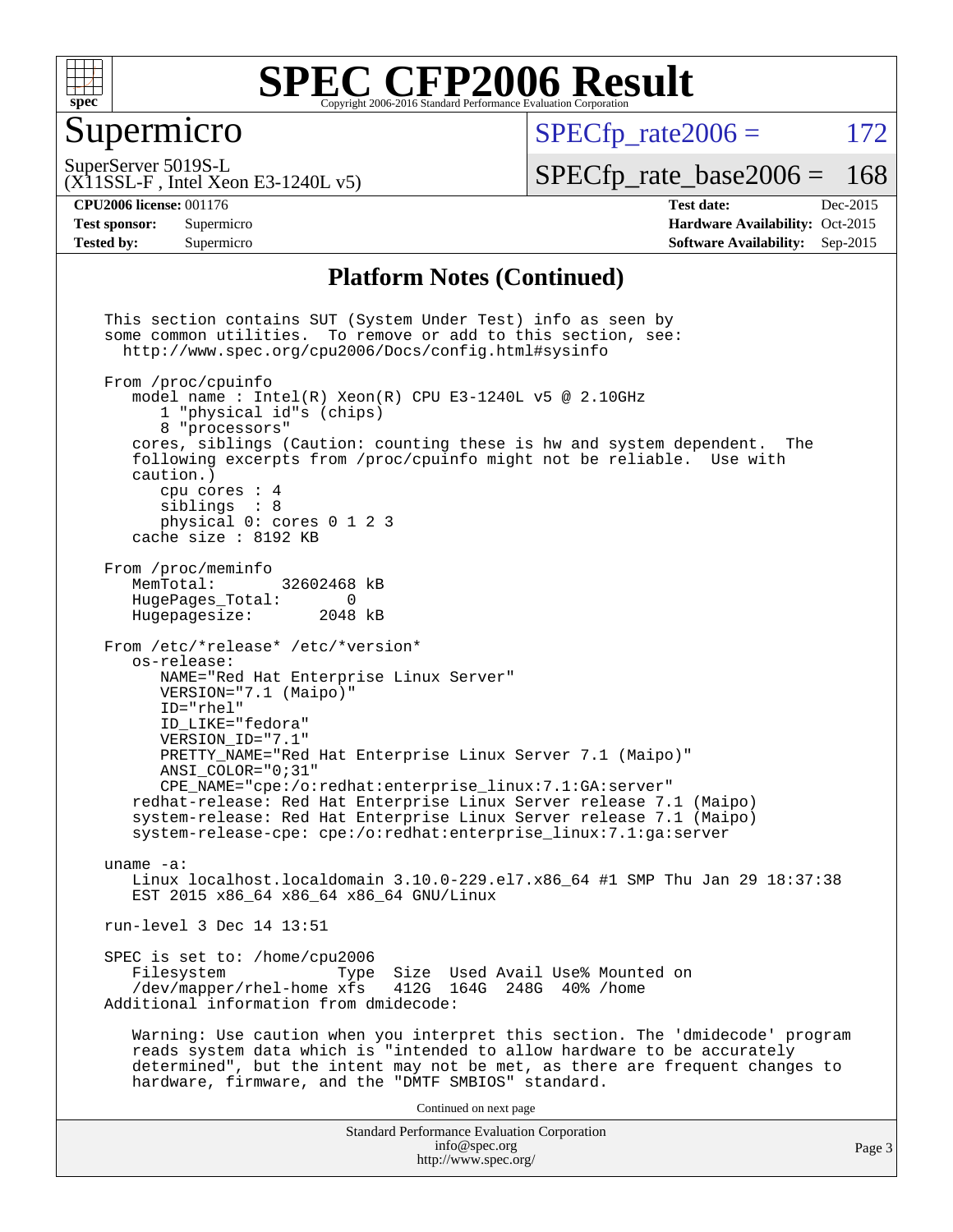

## Supermicro

 $SPECTp\_rate2006 = 172$ 

SuperServer 5019S-L

[SPECfp\\_rate\\_base2006 =](http://www.spec.org/auto/cpu2006/Docs/result-fields.html#SPECfpratebase2006) 168

(X11SSL-F , Intel Xeon E3-1240L v5)

**[CPU2006 license:](http://www.spec.org/auto/cpu2006/Docs/result-fields.html#CPU2006license)** 001176 **[Test date:](http://www.spec.org/auto/cpu2006/Docs/result-fields.html#Testdate)** Dec-2015 **[Test sponsor:](http://www.spec.org/auto/cpu2006/Docs/result-fields.html#Testsponsor)** Supermicro Supermicro **[Hardware Availability:](http://www.spec.org/auto/cpu2006/Docs/result-fields.html#HardwareAvailability)** Oct-2015 **[Tested by:](http://www.spec.org/auto/cpu2006/Docs/result-fields.html#Testedby)** Supermicro **Supermicro [Software Availability:](http://www.spec.org/auto/cpu2006/Docs/result-fields.html#SoftwareAvailability)** Sep-2015

#### **[Platform Notes \(Continued\)](http://www.spec.org/auto/cpu2006/Docs/result-fields.html#PlatformNotes)**

 BIOS American Megatrends Inc. 1.0b 11/20/2015 Memory: 4x Micron 16ATF1G64AZ-2G1A2 8 GB 2 rank 2133 MHz

(End of data from sysinfo program)

#### **[General Notes](http://www.spec.org/auto/cpu2006/Docs/result-fields.html#GeneralNotes)**

Environment variables set by runspec before the start of the run: LD\_LIBRARY\_PATH = "/home/cpu2006/libs/32:/home/cpu2006/libs/64:/home/cpu2006/sh"

 Binaries compiled on a system with 1x Intel Core i5-4670K CPU + 32GB memory using RedHat EL 7.1 Transparent Huge Pages enabled with: echo always > /sys/kernel/mm/transparent\_hugepage/enabled

### **[Base Compiler Invocation](http://www.spec.org/auto/cpu2006/Docs/result-fields.html#BaseCompilerInvocation)**

[C benchmarks](http://www.spec.org/auto/cpu2006/Docs/result-fields.html#Cbenchmarks):  $-m64$ 

[C++ benchmarks:](http://www.spec.org/auto/cpu2006/Docs/result-fields.html#CXXbenchmarks) [icpc -m64](http://www.spec.org/cpu2006/results/res2016q1/cpu2006-20151217-38454.flags.html#user_CXXbase_intel_icpc_64bit_bedb90c1146cab66620883ef4f41a67e)

[Fortran benchmarks](http://www.spec.org/auto/cpu2006/Docs/result-fields.html#Fortranbenchmarks): [ifort -m64](http://www.spec.org/cpu2006/results/res2016q1/cpu2006-20151217-38454.flags.html#user_FCbase_intel_ifort_64bit_ee9d0fb25645d0210d97eb0527dcc06e)

[Benchmarks using both Fortran and C](http://www.spec.org/auto/cpu2006/Docs/result-fields.html#BenchmarksusingbothFortranandC):<br>icc -m64 ifort -m64  $-m64$  ifort  $-m64$ 

#### **[Base Portability Flags](http://www.spec.org/auto/cpu2006/Docs/result-fields.html#BasePortabilityFlags)**

| 410.bwaves: -DSPEC CPU LP64                 |  |
|---------------------------------------------|--|
| 416.gamess: -DSPEC_CPU_LP64                 |  |
| 433.milc: -DSPEC CPU LP64                   |  |
| 434.zeusmp: -DSPEC CPU LP64                 |  |
| 435.gromacs: -DSPEC_CPU_LP64 -nofor_main    |  |
| 436.cactusADM: -DSPEC CPU LP64 -nofor main  |  |
| 437.leslie3d: -DSPEC CPU LP64               |  |
| 444.namd: -DSPEC CPU LP64                   |  |
| 447.dealII: -DSPEC_CPU LP64                 |  |
| 450.soplex: -DSPEC_CPU_LP64                 |  |
| 453.povray: -DSPEC_CPU_LP64                 |  |
| 454.calculix: - DSPEC CPU LP64 - nofor main |  |
| 459. GemsFDTD: - DSPEC CPU LP64             |  |
| 465.tonto: -DSPEC_CPU_LP64                  |  |

Continued on next page

Standard Performance Evaluation Corporation [info@spec.org](mailto:info@spec.org) <http://www.spec.org/>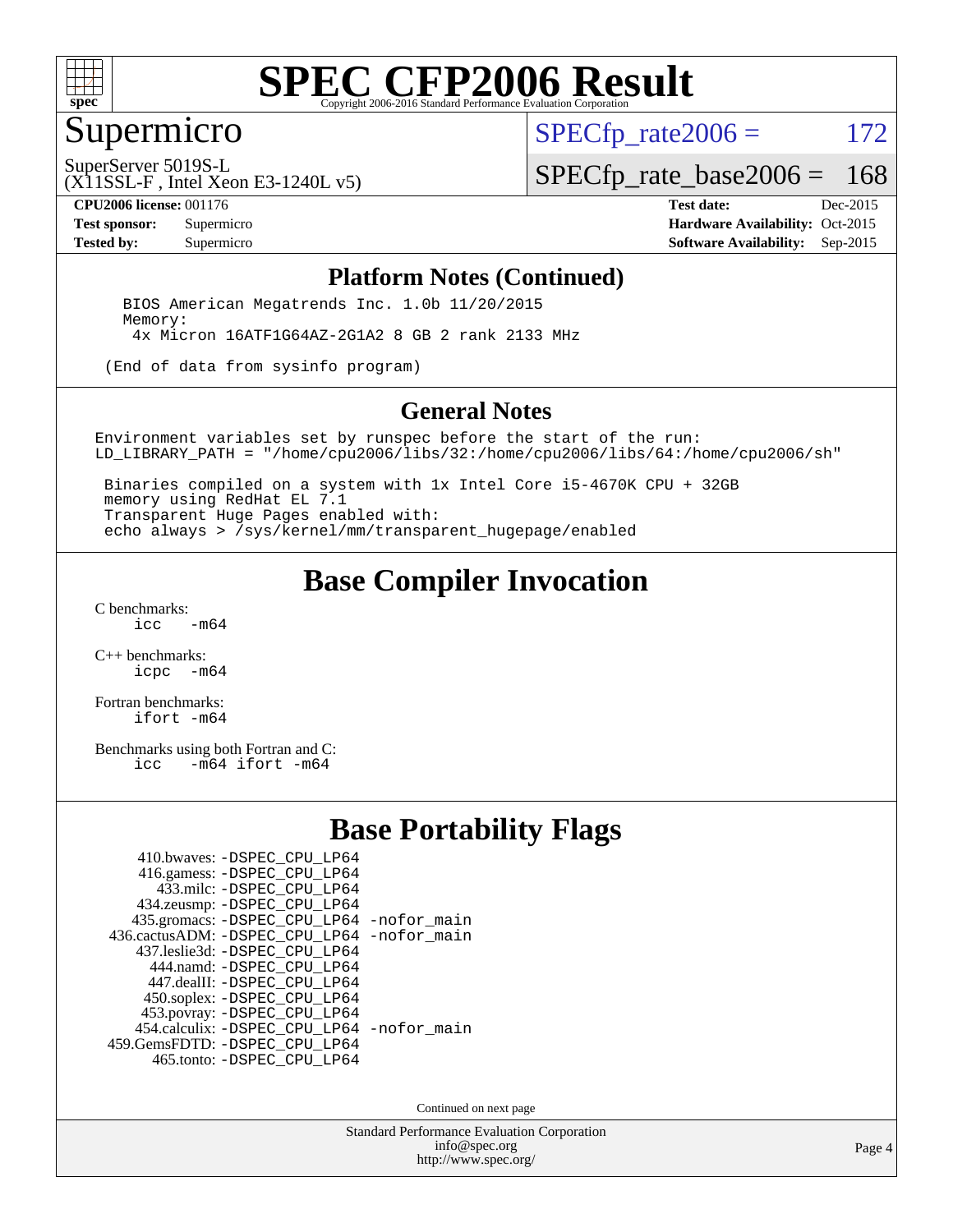

### Supermicro

 $SPECTp\_rate2006 = 172$ 

SuperServer 5019S-L

[SPECfp\\_rate\\_base2006 =](http://www.spec.org/auto/cpu2006/Docs/result-fields.html#SPECfpratebase2006) 168

(X11SSL-F , Intel Xeon E3-1240L v5)

**[CPU2006 license:](http://www.spec.org/auto/cpu2006/Docs/result-fields.html#CPU2006license)** 001176 **[Test date:](http://www.spec.org/auto/cpu2006/Docs/result-fields.html#Testdate)** Dec-2015 **[Test sponsor:](http://www.spec.org/auto/cpu2006/Docs/result-fields.html#Testsponsor)** Supermicro Supermicro **[Hardware Availability:](http://www.spec.org/auto/cpu2006/Docs/result-fields.html#HardwareAvailability)** Oct-2015 **[Tested by:](http://www.spec.org/auto/cpu2006/Docs/result-fields.html#Testedby)** Supermicro **Supermicro [Software Availability:](http://www.spec.org/auto/cpu2006/Docs/result-fields.html#SoftwareAvailability)** Sep-2015

## **[Base Portability Flags \(Continued\)](http://www.spec.org/auto/cpu2006/Docs/result-fields.html#BasePortabilityFlags)**

470.lbm: [-DSPEC\\_CPU\\_LP64](http://www.spec.org/cpu2006/results/res2016q1/cpu2006-20151217-38454.flags.html#suite_basePORTABILITY470_lbm_DSPEC_CPU_LP64)

 481.wrf: [-DSPEC\\_CPU\\_LP64](http://www.spec.org/cpu2006/results/res2016q1/cpu2006-20151217-38454.flags.html#suite_basePORTABILITY481_wrf_DSPEC_CPU_LP64) [-DSPEC\\_CPU\\_CASE\\_FLAG](http://www.spec.org/cpu2006/results/res2016q1/cpu2006-20151217-38454.flags.html#b481.wrf_baseCPORTABILITY_DSPEC_CPU_CASE_FLAG) [-DSPEC\\_CPU\\_LINUX](http://www.spec.org/cpu2006/results/res2016q1/cpu2006-20151217-38454.flags.html#b481.wrf_baseCPORTABILITY_DSPEC_CPU_LINUX) 482.sphinx3: [-DSPEC\\_CPU\\_LP64](http://www.spec.org/cpu2006/results/res2016q1/cpu2006-20151217-38454.flags.html#suite_basePORTABILITY482_sphinx3_DSPEC_CPU_LP64)

**[Base Optimization Flags](http://www.spec.org/auto/cpu2006/Docs/result-fields.html#BaseOptimizationFlags)**

[C benchmarks](http://www.spec.org/auto/cpu2006/Docs/result-fields.html#Cbenchmarks):

[-xCORE-AVX2](http://www.spec.org/cpu2006/results/res2016q1/cpu2006-20151217-38454.flags.html#user_CCbase_f-xAVX2_5f5fc0cbe2c9f62c816d3e45806c70d7) [-ipo](http://www.spec.org/cpu2006/results/res2016q1/cpu2006-20151217-38454.flags.html#user_CCbase_f-ipo) [-O3](http://www.spec.org/cpu2006/results/res2016q1/cpu2006-20151217-38454.flags.html#user_CCbase_f-O3) [-no-prec-div](http://www.spec.org/cpu2006/results/res2016q1/cpu2006-20151217-38454.flags.html#user_CCbase_f-no-prec-div) [-opt-prefetch](http://www.spec.org/cpu2006/results/res2016q1/cpu2006-20151217-38454.flags.html#user_CCbase_f-opt-prefetch) [-auto-p32](http://www.spec.org/cpu2006/results/res2016q1/cpu2006-20151217-38454.flags.html#user_CCbase_f-auto-p32) [-ansi-alias](http://www.spec.org/cpu2006/results/res2016q1/cpu2006-20151217-38454.flags.html#user_CCbase_f-ansi-alias) [-opt-mem-layout-trans=3](http://www.spec.org/cpu2006/results/res2016q1/cpu2006-20151217-38454.flags.html#user_CCbase_f-opt-mem-layout-trans_a7b82ad4bd7abf52556d4961a2ae94d5)

[C++ benchmarks:](http://www.spec.org/auto/cpu2006/Docs/result-fields.html#CXXbenchmarks)

[-xCORE-AVX2](http://www.spec.org/cpu2006/results/res2016q1/cpu2006-20151217-38454.flags.html#user_CXXbase_f-xAVX2_5f5fc0cbe2c9f62c816d3e45806c70d7) [-ipo](http://www.spec.org/cpu2006/results/res2016q1/cpu2006-20151217-38454.flags.html#user_CXXbase_f-ipo) [-O3](http://www.spec.org/cpu2006/results/res2016q1/cpu2006-20151217-38454.flags.html#user_CXXbase_f-O3) [-no-prec-div](http://www.spec.org/cpu2006/results/res2016q1/cpu2006-20151217-38454.flags.html#user_CXXbase_f-no-prec-div) [-opt-prefetch](http://www.spec.org/cpu2006/results/res2016q1/cpu2006-20151217-38454.flags.html#user_CXXbase_f-opt-prefetch) [-auto-p32](http://www.spec.org/cpu2006/results/res2016q1/cpu2006-20151217-38454.flags.html#user_CXXbase_f-auto-p32) [-ansi-alias](http://www.spec.org/cpu2006/results/res2016q1/cpu2006-20151217-38454.flags.html#user_CXXbase_f-ansi-alias) [-opt-mem-layout-trans=3](http://www.spec.org/cpu2006/results/res2016q1/cpu2006-20151217-38454.flags.html#user_CXXbase_f-opt-mem-layout-trans_a7b82ad4bd7abf52556d4961a2ae94d5)

[Fortran benchmarks](http://www.spec.org/auto/cpu2006/Docs/result-fields.html#Fortranbenchmarks):

[-xCORE-AVX2](http://www.spec.org/cpu2006/results/res2016q1/cpu2006-20151217-38454.flags.html#user_FCbase_f-xAVX2_5f5fc0cbe2c9f62c816d3e45806c70d7) [-ipo](http://www.spec.org/cpu2006/results/res2016q1/cpu2006-20151217-38454.flags.html#user_FCbase_f-ipo) [-O3](http://www.spec.org/cpu2006/results/res2016q1/cpu2006-20151217-38454.flags.html#user_FCbase_f-O3) [-no-prec-div](http://www.spec.org/cpu2006/results/res2016q1/cpu2006-20151217-38454.flags.html#user_FCbase_f-no-prec-div) [-opt-prefetch](http://www.spec.org/cpu2006/results/res2016q1/cpu2006-20151217-38454.flags.html#user_FCbase_f-opt-prefetch)

[Benchmarks using both Fortran and C](http://www.spec.org/auto/cpu2006/Docs/result-fields.html#BenchmarksusingbothFortranandC): [-xCORE-AVX2](http://www.spec.org/cpu2006/results/res2016q1/cpu2006-20151217-38454.flags.html#user_CC_FCbase_f-xAVX2_5f5fc0cbe2c9f62c816d3e45806c70d7) [-ipo](http://www.spec.org/cpu2006/results/res2016q1/cpu2006-20151217-38454.flags.html#user_CC_FCbase_f-ipo) [-O3](http://www.spec.org/cpu2006/results/res2016q1/cpu2006-20151217-38454.flags.html#user_CC_FCbase_f-O3) [-no-prec-div](http://www.spec.org/cpu2006/results/res2016q1/cpu2006-20151217-38454.flags.html#user_CC_FCbase_f-no-prec-div) [-opt-prefetch](http://www.spec.org/cpu2006/results/res2016q1/cpu2006-20151217-38454.flags.html#user_CC_FCbase_f-opt-prefetch) [-auto-p32](http://www.spec.org/cpu2006/results/res2016q1/cpu2006-20151217-38454.flags.html#user_CC_FCbase_f-auto-p32) [-ansi-alias](http://www.spec.org/cpu2006/results/res2016q1/cpu2006-20151217-38454.flags.html#user_CC_FCbase_f-ansi-alias) [-opt-mem-layout-trans=3](http://www.spec.org/cpu2006/results/res2016q1/cpu2006-20151217-38454.flags.html#user_CC_FCbase_f-opt-mem-layout-trans_a7b82ad4bd7abf52556d4961a2ae94d5)

## **[Peak Compiler Invocation](http://www.spec.org/auto/cpu2006/Docs/result-fields.html#PeakCompilerInvocation)**

[C benchmarks](http://www.spec.org/auto/cpu2006/Docs/result-fields.html#Cbenchmarks):  $\text{icc}$  -m64

[C++ benchmarks \(except as noted below\):](http://www.spec.org/auto/cpu2006/Docs/result-fields.html#CXXbenchmarksexceptasnotedbelow) [icpc -m64](http://www.spec.org/cpu2006/results/res2016q1/cpu2006-20151217-38454.flags.html#user_CXXpeak_intel_icpc_64bit_bedb90c1146cab66620883ef4f41a67e)

450.soplex: [icpc -m32 -L/opt/intel/compilers\\_and\\_libraries\\_2016/linux/compiler/lib/ia32\\_lin](http://www.spec.org/cpu2006/results/res2016q1/cpu2006-20151217-38454.flags.html#user_peakCXXLD450_soplex_intel_icpc_b4f50a394bdb4597aa5879c16bc3f5c5)

[Fortran benchmarks](http://www.spec.org/auto/cpu2006/Docs/result-fields.html#Fortranbenchmarks): [ifort -m64](http://www.spec.org/cpu2006/results/res2016q1/cpu2006-20151217-38454.flags.html#user_FCpeak_intel_ifort_64bit_ee9d0fb25645d0210d97eb0527dcc06e)

[Benchmarks using both Fortran and C](http://www.spec.org/auto/cpu2006/Docs/result-fields.html#BenchmarksusingbothFortranandC): [icc -m64](http://www.spec.org/cpu2006/results/res2016q1/cpu2006-20151217-38454.flags.html#user_CC_FCpeak_intel_icc_64bit_0b7121f5ab7cfabee23d88897260401c) [ifort -m64](http://www.spec.org/cpu2006/results/res2016q1/cpu2006-20151217-38454.flags.html#user_CC_FCpeak_intel_ifort_64bit_ee9d0fb25645d0210d97eb0527dcc06e)

## **[Peak Portability Flags](http://www.spec.org/auto/cpu2006/Docs/result-fields.html#PeakPortabilityFlags)**

 410.bwaves: [-DSPEC\\_CPU\\_LP64](http://www.spec.org/cpu2006/results/res2016q1/cpu2006-20151217-38454.flags.html#suite_peakPORTABILITY410_bwaves_DSPEC_CPU_LP64) 416.gamess: [-DSPEC\\_CPU\\_LP64](http://www.spec.org/cpu2006/results/res2016q1/cpu2006-20151217-38454.flags.html#suite_peakPORTABILITY416_gamess_DSPEC_CPU_LP64) 433.milc: [-DSPEC\\_CPU\\_LP64](http://www.spec.org/cpu2006/results/res2016q1/cpu2006-20151217-38454.flags.html#suite_peakPORTABILITY433_milc_DSPEC_CPU_LP64) 434.zeusmp: [-DSPEC\\_CPU\\_LP64](http://www.spec.org/cpu2006/results/res2016q1/cpu2006-20151217-38454.flags.html#suite_peakPORTABILITY434_zeusmp_DSPEC_CPU_LP64)

Continued on next page

Standard Performance Evaluation Corporation [info@spec.org](mailto:info@spec.org) <http://www.spec.org/>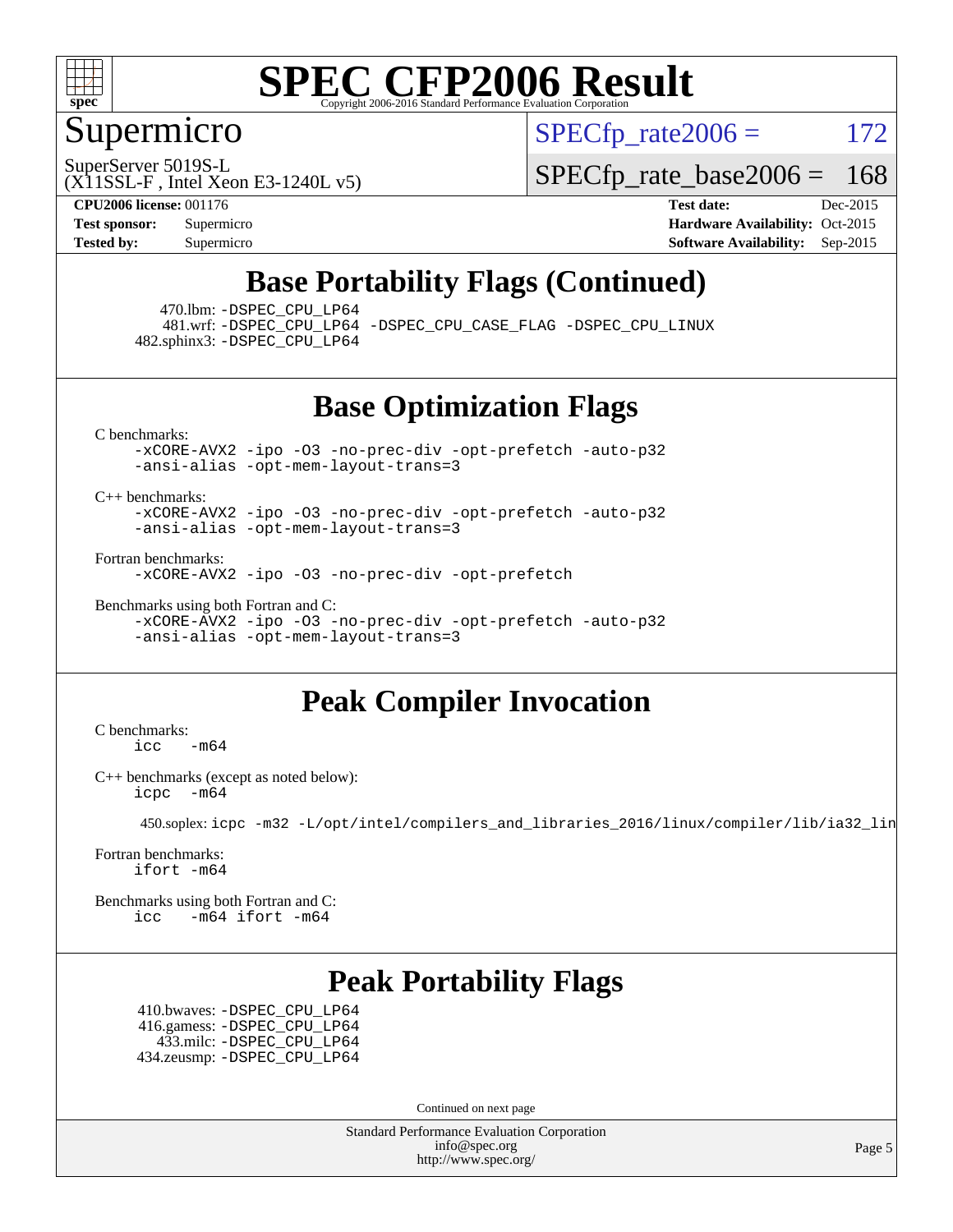

### Supermicro

 $SPECTp\_rate2006 = 172$ 

(X11SSL-F , Intel Xeon E3-1240L v5) SuperServer 5019S-L

[SPECfp\\_rate\\_base2006 =](http://www.spec.org/auto/cpu2006/Docs/result-fields.html#SPECfpratebase2006) 168

| <b>Test sponsor:</b> | Supermicro |
|----------------------|------------|
| <b>Tested by:</b>    | Supermicro |

**[CPU2006 license:](http://www.spec.org/auto/cpu2006/Docs/result-fields.html#CPU2006license)** 001176 **[Test date:](http://www.spec.org/auto/cpu2006/Docs/result-fields.html#Testdate)** Dec-2015 **[Hardware Availability:](http://www.spec.org/auto/cpu2006/Docs/result-fields.html#HardwareAvailability)** Oct-2015 **[Software Availability:](http://www.spec.org/auto/cpu2006/Docs/result-fields.html#SoftwareAvailability)** Sep-2015

## **[Peak Portability Flags \(Continued\)](http://www.spec.org/auto/cpu2006/Docs/result-fields.html#PeakPortabilityFlags)**

| 435.gromacs: -DSPEC_CPU_LP64 -nofor_main                       |
|----------------------------------------------------------------|
| 436.cactusADM: -DSPEC CPU LP64 -nofor main                     |
| 437.leslie3d: -DSPEC CPU LP64                                  |
| 444.namd: -DSPEC CPU LP64                                      |
| 447.dealII: -DSPEC CPU LP64                                    |
| 450.soplex: -D_FILE_OFFSET_BITS=64                             |
| 453.povray: -DSPEC_CPU_LP64                                    |
| 454.calculix: -DSPEC CPU LP64 -nofor main                      |
| 459. GemsFDTD: - DSPEC CPU LP64                                |
| 465.tonto: -DSPEC CPU LP64                                     |
| 470.1bm: - DSPEC CPU LP64                                      |
| 481.wrf: -DSPEC CPU LP64 -DSPEC CPU CASE FLAG -DSPEC CPU LINUX |
| 482.sphinx3: -DSPEC CPU LP64                                   |

## **[Peak Optimization Flags](http://www.spec.org/auto/cpu2006/Docs/result-fields.html#PeakOptimizationFlags)**

[C benchmarks](http://www.spec.org/auto/cpu2006/Docs/result-fields.html#Cbenchmarks):

```
 433.milc: basepeak = yes
```
 $470.$ lbm: basepeak = yes

```
482.sphinx3: basepeak = yes
```

```
C++ benchmarks:
```

```
 444.namd: -xCORE-AVX2(pass 2) -prof-gen:threadsafe(pass 1)
              -no-prec-div(pass 2)-par-num-threads=1(pass 1) -opt-mem-layout-trans=3(pass 2)
              -prof-use(pass 2) -fno-alias -auto-ilp32
     447.dealII: basepeak = yes
      450.soplex: -xCORE-AVX2(pass 2) -prof-gen:threadsafe(pass 1)
              -ipo(pass 2) -O3(pass 2) -no-prec-div(pass 2)
              -par-num-threads=1(pass 1) -opt-mem-layout-trans=3(pass 2)
              -prof-use(pass 2) -opt-malloc-options=3
      453.povray: -xCORE-AVX2(pass 2) -prof-gen:threadsafe(pass 1)
              -no-prec-div(pass 2)-par-num-threads=1(pass 1) -opt-mem-layout-trans=3(pass 2)
              -prof-use(pass 2) -unroll4 -ansi-alias
Fortran benchmarks:
```

```
410.bwaves: basepeak = yes
```
Continued on next page

Standard Performance Evaluation Corporation [info@spec.org](mailto:info@spec.org) <http://www.spec.org/>